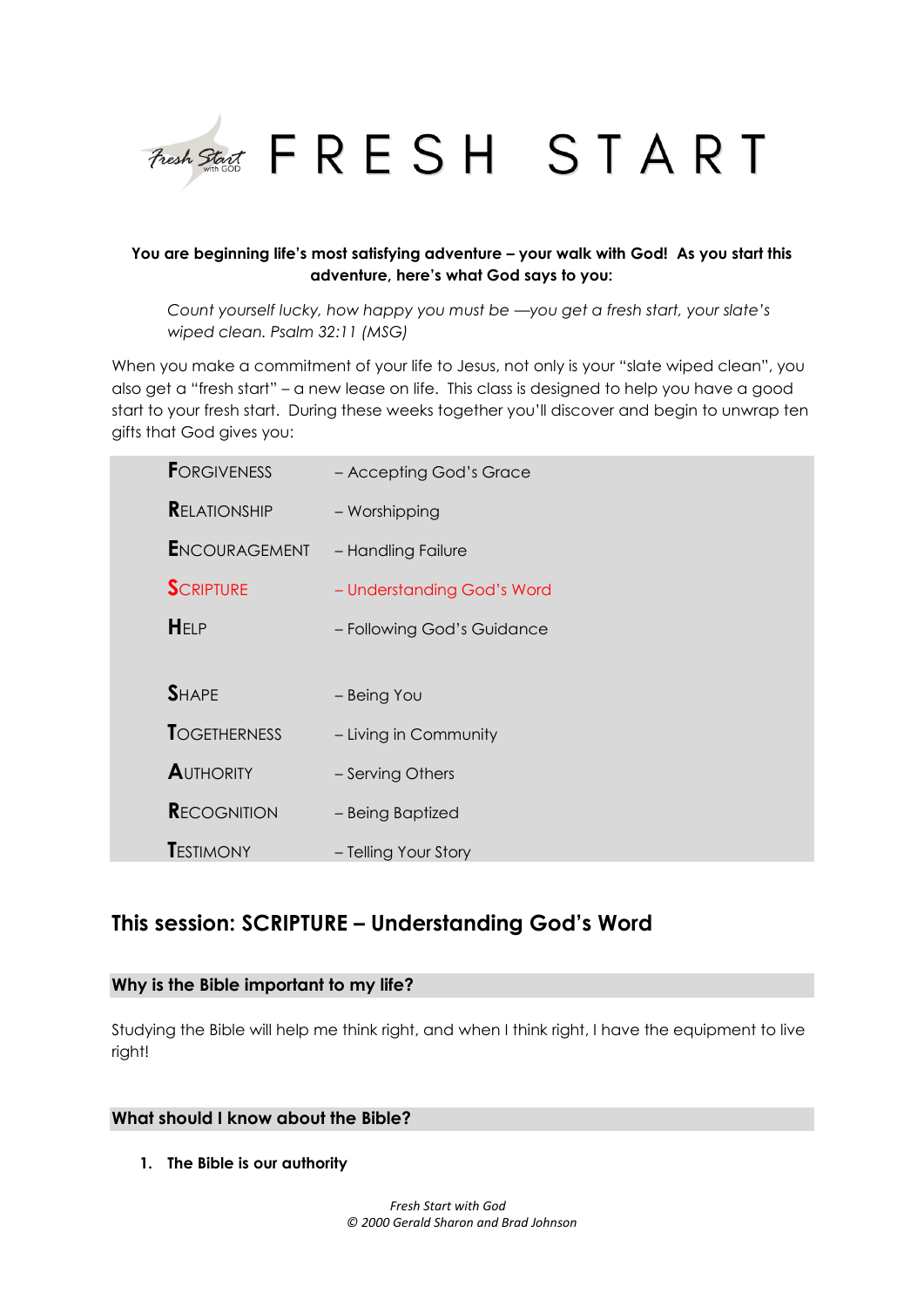If some of you were raised in church, you might be thinking, "Don't all churches use the Bible as their authority? Don't churches ask, 'What does the Bible say about this?'" I wish that were true, but I've been in and around churches nearly all my life and I've discovered that there are other sources of authority in some churches.

Other sources of authority:

- Powerful people
- Money
- Tradition

At our church, our first question should be, "What does the Bible say?"

## **2. The Bible is reliable**

The Bible has 66 books written by about 40 authors over a period of 1500 years.

Think about that for a minute. If we were talking about a medical textbook written over a 1500-year span, think of the differences: there would be changes from bloodletting to blood transfusions. Or consider the changes in science: early on the world was considered flat and the center of the universe, of course now we know that the world is round, and the planets revolve around the sun.

Here's what's so amazing about the Bible. With so many different authors over such an expanse of time, one would think the message, or the plan of God would all change, but miraculously we discover that there is an amazing order and unity from the first book of the Bible to the very end – like one unbroken chain or road map.

Have you ever wondered why we have the books in the Bible that we do? There were certain criteria that had to be met for a book to be included in the Bible. Let me just quickly give you an example for the New Testament.

- i. A book was included in the New Testament if:
	- it had a connection with an apostle (Do you know what an apostle is?)
	- it was recognized by Christians in the early church as inspired. (Do you know what is meant by "inspired' – "God-breathed."?
	- it was consistent with the Old Testament and eyewitness accounts about Jesus
- ii. Reliability tests for the Bible include:
	- manuscript comparisons

Let me simply explain this point. If we could have a bunch of copies of the New Testament, many dating back to around the time when the original documents were first written, and could compare them, that would really help to validate their accuracy.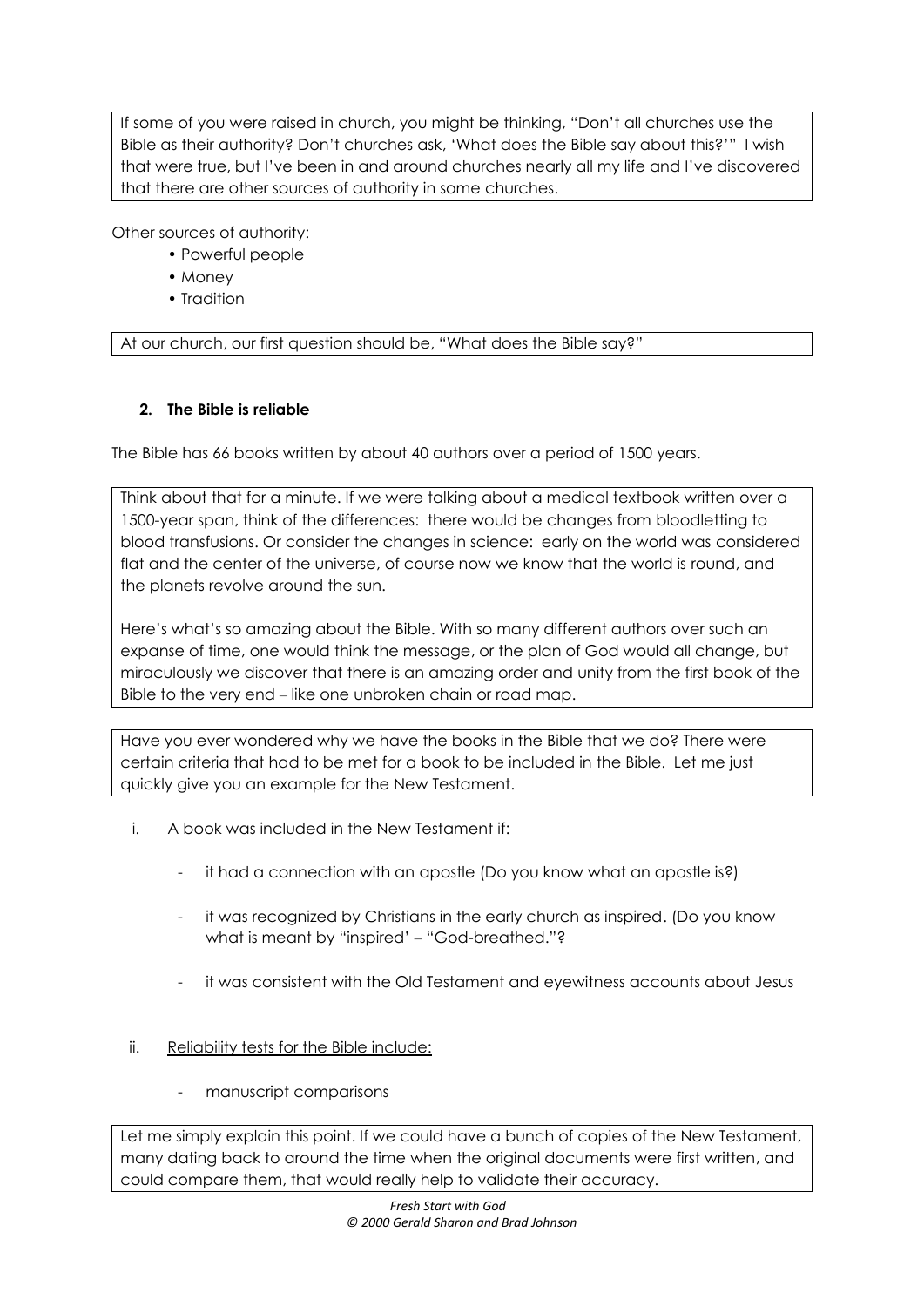Here is how it was done with other famous writings. Aristotle wrote his poetics during his life, yet the nearest copy we have to the time he lived is a copy found 1400 years after he died, and only 5 such copies are in existence. Caesar composed his history of the Gaelic Wars between 58 and 50 BC. We only have 9 or 10 copies dating over 1000 years after his death.

Now, by comparison, we have over 20,000 copies of New Testament manuscripts with some dating to within 30 years of the actual events. No one questions the authenticity of what Aristotle or Caesar wrote, so why question the reliability of the Bible, we have much more manuscript support.

internal tests

The prophecies of the Old Testament were fulfilled in the New Testament. For example, Psalm 22 describes the crucifixion of Jesus in vivid detail. The amazing deal is that Psalm 22 was written hundreds of years before Roman crucifixion was even established.

In Ezekiel 26, the Bible predicts that the city of Tyre would be destroyed and would be a place where fishermen go to fish. In 333 BC, Alexander the Great destroyed Tyre and now it's a place for fishing.

historical and archeological verification

I don't want to get bogged down here, but just know that when the Bible speaks of times and dates, other writings and fact of history support the biblical claim. And it seems that with each finding of archeology, there is more support for events as presented in the Bible. Listen to this excerpt from an article titled "New Find Casts Fresh Light on the Bible," that was in US News & World Report:

A wave of archeological discoveries is altering old ideas about the roots of Christianity and Judaism and affirming that the Bible is more historically accurate than many scholars thought. For example, until recently most scholars dismissed the biblical cities of Sodom and Gomorrah as legendary. Now, two highly regarded American Archaeologists believe they may have found the remains of these cities plus the three other settlements referred to in scripture as the Cities of the Plain.

# **How can I get the most from my Bible?**

# **1. Engage in biblical aerobics**

The Bible is basic equipment.

*It is God's way of preparing us in every way, fully equipped for every good thing God wants us to do. 2 Timothy 3:17 (NLT)*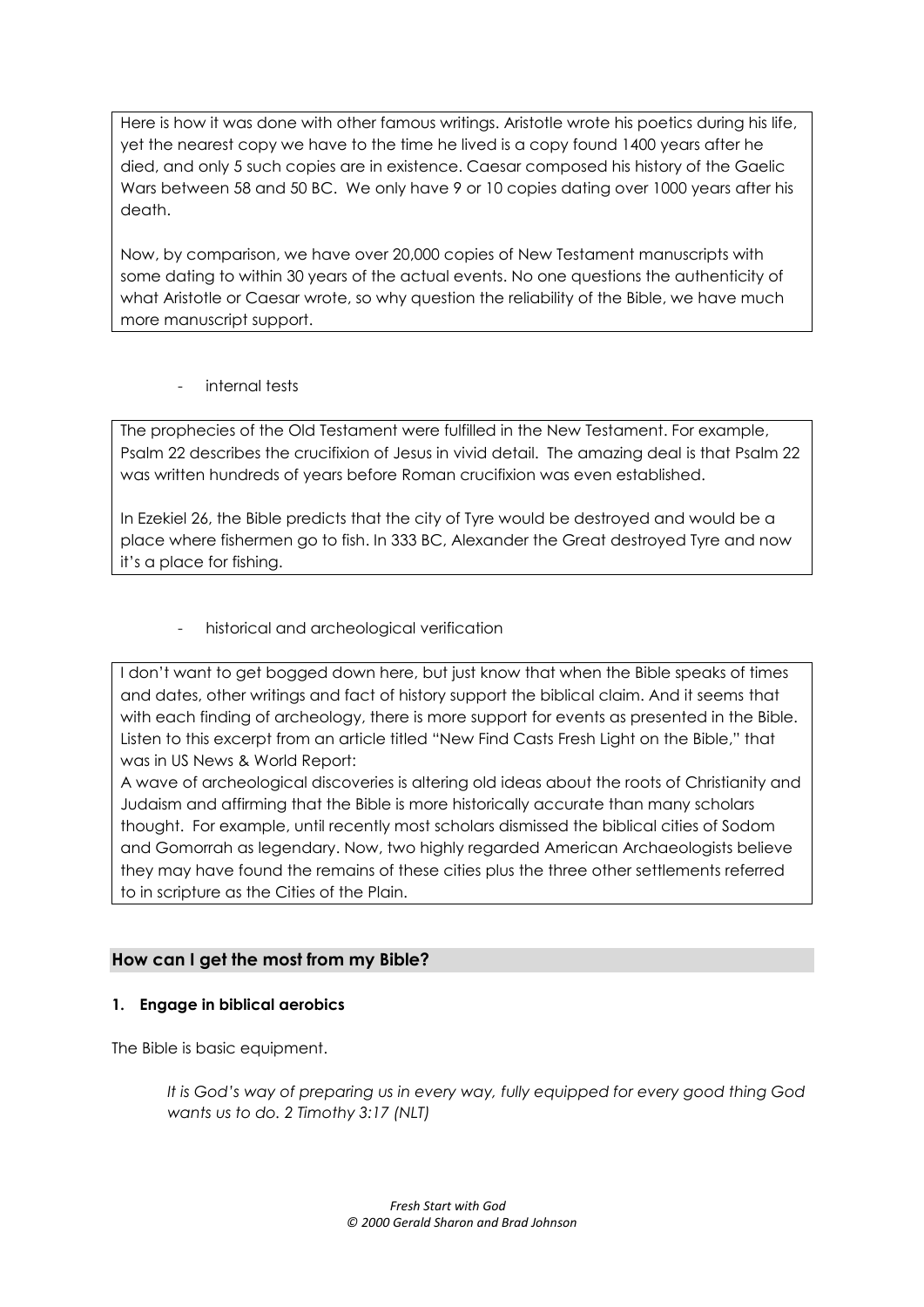Physicians and others say to develop and maintain a healthy heart, one must do an aerobic exercise 4-5 days a week a minimum of 20 minutes per session. What if we adopted a similar strategy for our souls – biblical aerobics. Reading the Bible 4-5 days per week for 20 minutes at a time.

Get a modern translation. Here's why. Take a look at a couple of the same verses in three different translations. (Note: Study the difference between a translation and a paraphrase.)

*In the beginning was the Word, and the Word was with God, and the Word was God. …The Word became flesh and made His dwelling among us.* 

*John 1:1,14 (NIV)*

*In the beginning the Word already existed. He was with God, and He was God. …So the Word became human and lived here on earth among us.* 

*John 1:1,14 (NLT)*

*The Word was first, the Word present to God, God present to the Word. …The Word became flesh and blood, and moved into the neighborhood.*

*John 1:1,14 (MSG)*

#### **2. Soak my mind and life with it**

*Fix these words of mine in your hearts and minds; tie them as symbols on your hands and bind them on your foreheads. Teach them to your children, talking about them when you sit at home and when you walk along the road, when you lie down and when you get up. Deuteronomy 11:18-19 (NIV)*

We do this by memorizing God's word. Some of you are saying, "I can't remember anything." Yet, that's coming from a man who can remember almost every golf shot from last week's round, or from a woman who can remember what her husband promised to do around the house 3 months ago. All of us can memorize scripture, and the benefit I've found is that when I've needed a word from God the most, the right scripture came to mind. It's worth your time!

#### **3. Live what you learn**

What does the term "couch potato" mean? People who just eat a lot and lie around, right? Nothing's so terribly wrong with eating, it's just that a lot of us don't do what we need to do physically. Just like the physical world, we are to be well fed from God's Word,